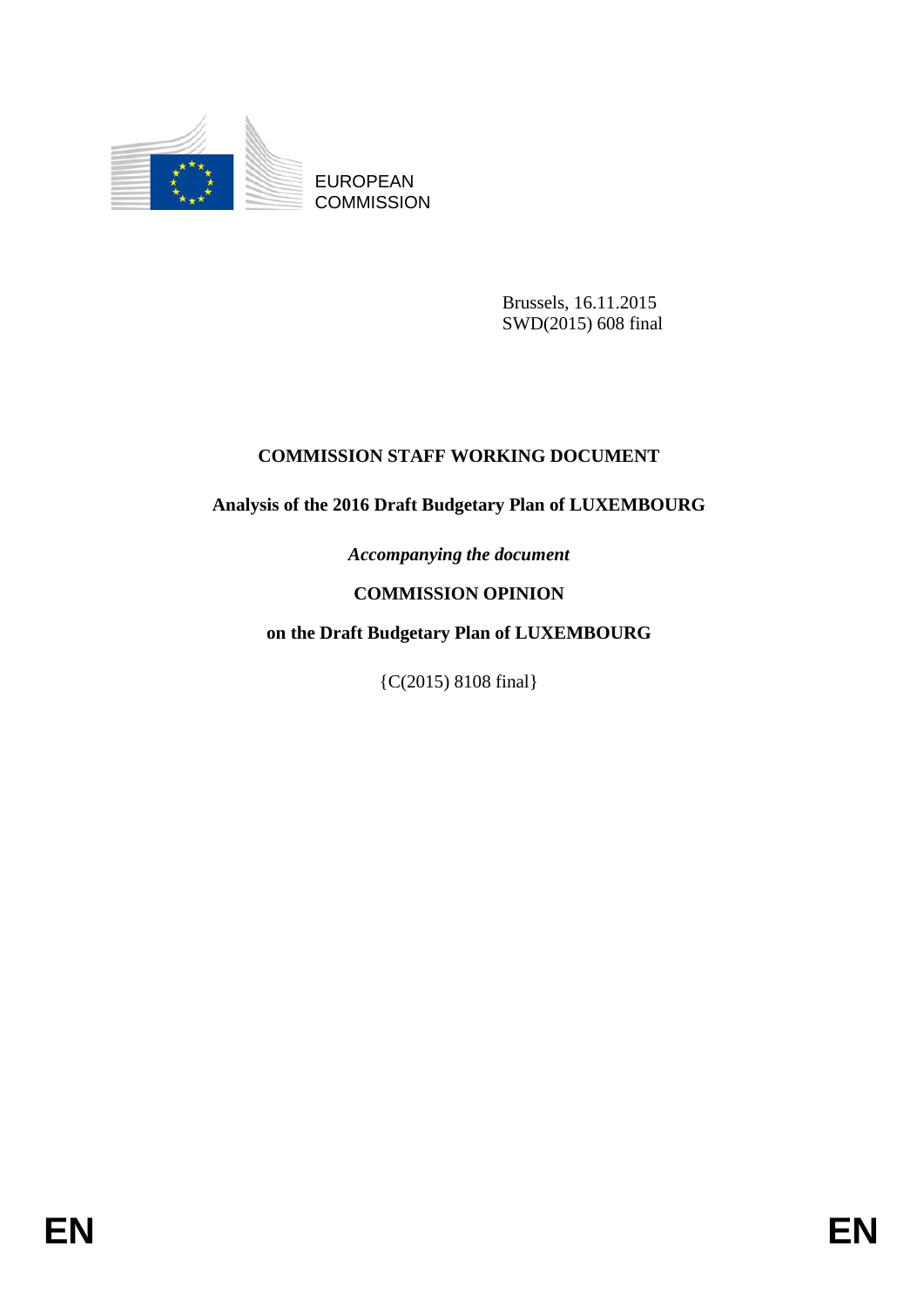## **Analysis of the 2016 Draft Budgetary Plan of LUXEMBOURG**

#### **1. INTRODUCTION**

Luxembourg submitted its Draft Budgetary Plan (DBP) for 2016 on 15 October 2015 in compliance with Regulation (EU) No 473/2013 of the Two-Pack. Luxembourg is subject to the preventive arm of the Pact and should preserve a sound fiscal position ensuring compliance with the medium-term objective (MTO).

Section 2 of this document presents the macroeconomic outlook underlying the DBP and provides an assessment based on the Commission forecast. The following section presents the recent and planned fiscal developments, according to the DBP, including an analysis of risks to their achievement based on the Commission forecast. In addition, it includes an assessment of the measures underpinning the DBP. Section 4 assesses the recent and planned fiscal developments in 2015-2016 (also taking into account the risks to their achievement) against the obligations stemming from the Stability and Growth Pact (SGP). Section 5 provides an analysis on the implementation by Luxembourg in the area of fiscal governance in response to the latest Country-specific Recommendations (CSRs) adopted by the Council on 14 July 2015, including those to reduce the tax wedge. Section 6 concludes.

#### **2. MACROECONOMIC DEVELOPMENTS UNDERLYING THE DRAFT BUDGETARY PLAN**

According to the macroeconomic scenario underpinning the DBP, economic prospects would remain favourable both in 2015 and 2016, with real GDP growth estimated to slow down to 3.7% and 3.4%, respectively, from 4.1% in 2014. These growth rates compare with a 3.8% and 3.6% growth rate projected for 2015 and 2016, respectively in the 2015 Stability Programme.

The macroeconomic scenario underlying the DBP was established however before the national account data for the second quarter of 2015 were released on  $12<sup>th</sup>$  October. These data brought forward a sizeable downward revision in output growth for the first quarter and pointed to considerable negative growth (on quarterly basis) for the second quarter. The revisions mostly relate to the contribution of the financial sector to the growth. This had already been anticipated in the release of national accounts for the first quarter of 2015, where a statement warned about the unusual high degree of uncertainty surrounding the GDP growth figures in the previous quarters.

Taking into account the data revision, the Commission 2015 autumn forecast projects a more pronounced slowdown, with real GDP growing at a rate of 3.1% in 2015. In 2016, under the assumption of a less dynamic external environment, notably in the euro area, where output expansion is projected to be slightly more subdued than assumed in the DBP, no strong rebound is forecast and economic output is projected to grow by 3.2%. Overall, the DBP macroeconomic assumptions underlying the budgetary projections can be assessed as favourable in 2015 and plausible thereafter.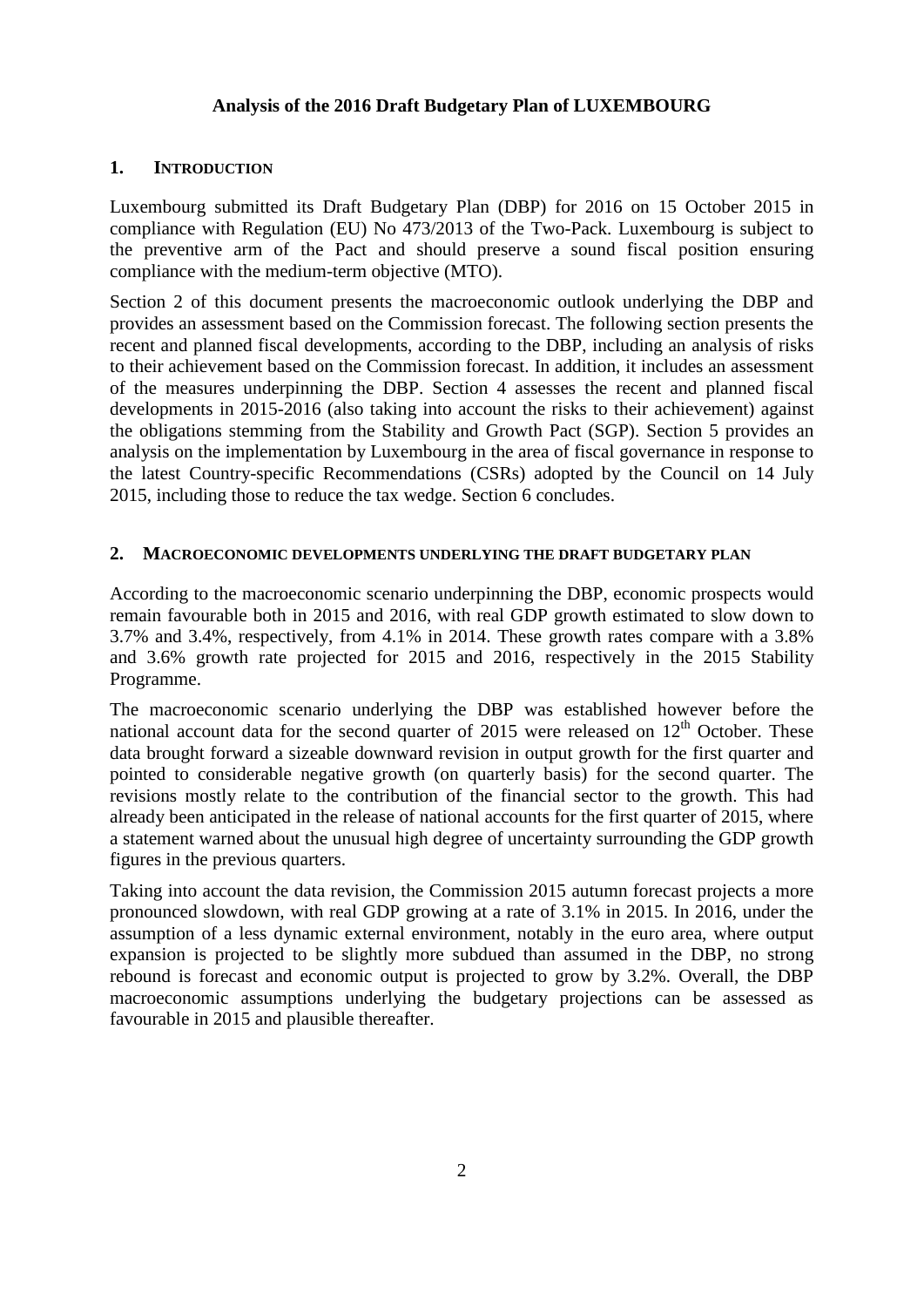|                                                                     | 2014       | 2015   |            |            | 2016      |            |            |
|---------------------------------------------------------------------|------------|--------|------------|------------|-----------|------------|------------|
|                                                                     | <b>COM</b> | SP     | <b>DBP</b> | <b>COM</b> | <b>SP</b> | <b>DBP</b> | <b>COM</b> |
| Real GDP (% change)                                                 | 4.1        | 3.8    | 3.7        | 3.1        | 3.6       | 3.4        | 3.2        |
| Private consumption (% change)                                      | 3.7        | 3.7    | 3.0        | 0.7        | 2.7       | 2.3        | 3.3        |
| Gross fixed capital formation (% change)                            | 9.9        | 6.7    | 7.1        | 1.1        | $-4.7$    | $-6.3$     | 3.0        |
| Exports of goods and services (% change)                            | 6.8        | 5.4    | 5.4        | 4.9        | 6.9       | 6.9        | 4.6        |
| Imports of goods and services (% change)                            | 8.0        | 5.9    | 6.0        | 4.7        | 6.1       | 6.0        | 4.7        |
| Contributions to real GDP growth:                                   |            |        |            |            |           |            |            |
| - Final domestic demand                                             | 3.7        | 3.0    | 2.8        | 1.1        | 0.1       | $-0.2$     | 1.9        |
| - Change in inventories                                             | 0.1        | 0.0    | 0.4        | 0.0        | 0.0       | 0.0        | 0.0        |
| - Net exports                                                       | 0.3        | 0.8    | 0.6        | 1.9        | 3.4       | 3.5        | 1.3        |
| Output $\text{gap}^1$                                               | $-2.0$     | $-1.5$ | $-1.3$     | $-1.5$     | $-0.2$    | $-0.6$     | $-1.1$     |
| Employment (% change)                                               | 2.5        | 2.7    | 2.6        | 2.6        | 2.3       | 2.5        | 2.5        |
| Unemployment rate $(\%)$                                            | 6.0        | 6.0    | 6.0        | 5.9        | 6.2       | 5.9        | 5.8        |
| Labour productivity (% change)                                      | 1.5        | 0.9    | 1.1        | 0.5        | 1.1       | 0.9        | 0.7        |
| HICP inflation $(\%)$                                               | 0.7        | $-0.4$ | 0.1        | 0.3        | 1.0       | 1.2        | 1.7        |
| GDP deflator (% change)                                             | 1.0        | $-0.4$ | $-0.4$     | $-0.2$     | 0.4       | 0.5        | 1.6        |
| Comp. of employees (per head, % change)                             | 2.9        | 1.0    | 0.7        | 1.0        | 1.8       | 2.4        | 2.6        |
| Net lending/borrowing vis-à-vis the rest of<br>the world (% of GDP) | 3.5        | n.a.   | n.a.       | 4.4        | n.a.      | n.a.       | 4.2        |

#### **Table 1. Comparison of macroeconomic developments and forecasts**

Note:

 $1$ In percent of potential GDP, with potential GDP growth recalculated by Commission services on the basis of the programme scenario using the commonly agreed methodology.

*Source:*

*Stability Programme 2015 (SP); Draft Budgetary Plan for 2016 (DBP); Commission 2015 autumn forecast (COM); Commission calculations*

## **Box 1: The macro economic forecast underpinning the budget in Luxembourg**

The macroeconomic forecasts underlying the DBP have been prepared by the Direction "*Etudes,*  prévisions et recherche" of the national statistical office STATEC<sup>[1](#page-2-0)</sup>, which also provided the methodology for the calculation of the output gap. STATEC is an autonomous entity placed under the authority of the Ministry of Economy.

Its mandate and organisation were revised by the law of 10 July  $2011^2$  $2011^2$ , which explicitly highlights STATEC's scientific and administrative independence, its ability to access to appropriate information to carry out its mandate and its capacity to communicate freely. Its director is appointed by the Grand-

<span id="page-2-1"></span>

<span id="page-2-0"></span><sup>&</sup>lt;sup>1</sup> Institut national de la statistique et des études économiques du Grand-Duché du Luxembourg.<br><sup>2</sup> Loi du 10 juillet 2011 portant organisation de l'Institut national de la statistique et des études économiques et modifiant la loi modifiée du 22 juin 1963 fixant le régime des traitements des fonctionnaires de l'État.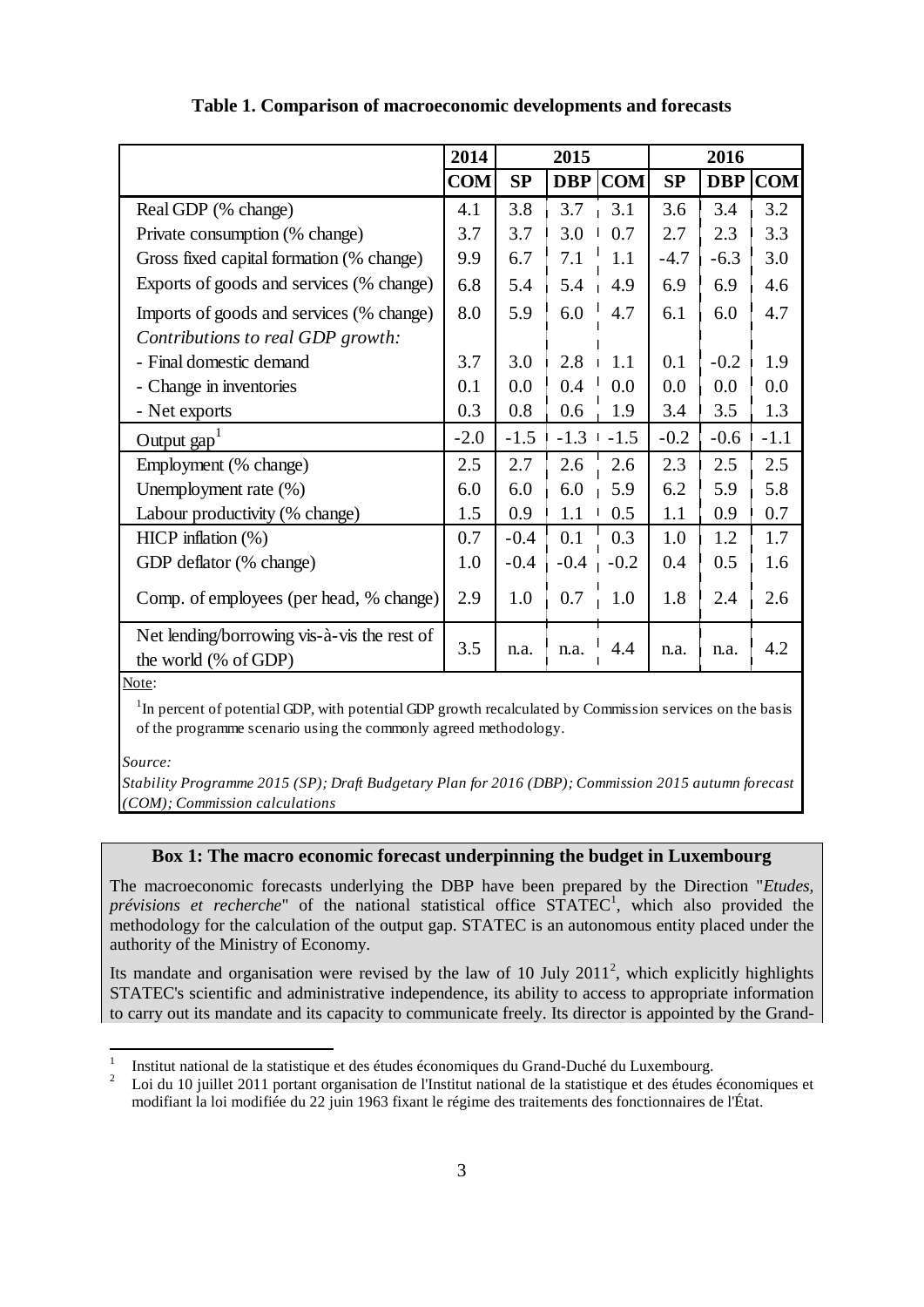Duke. Its statutes contain provisions supporting independence of the institution as a body producing macroeconomic forecasts.

## **3. RECENT AND PLANNED FISCAL DEVELOPMENTS**

# **3.1. Deficit developments**

According to the October 2015 EDP notification, the general government surplus for 2014 was revised upwards to 1.4% of GDP, substantially higher than initially estimated in the most recent the Stability Programme (0.6% of GDP). The better-than-expected outcome is mostly explained by lower expenditure growth than initially planned. In 2014, total expenditure increased by 2.9%, down from 3.8% in 2013.

According to the DBP, the surplus of the general government balance is projected to drop to 0.1% of GDP in 2015, mostly explained by the expected drop in e-VAT revenues stemming from the change in the e-commerce legislation. The underlying fiscal loss is estimated at around 1.3% of GDP and will be only partially compensated by the consolidation measures – equivalent to 0.7% of GDP − contained in the consolidation package adopted by the government with the budget for 2015. In spite of the positive base effect of the higher than projected surplus recorded in 2014, the expected outcome is in line with the target surplus of 0.1% of GDP set in the Stability Programme. The positive surprise in 2014 was indeed mostly due to non-recurrent factors (as for instance the reimbursement of the excessive contribution to the EU budget) and temporary factors (e.g. a temporary retrenchment in public expenditure for investment), which will not occur again in 2015.

Concerning 2016, the DBP projects an increase in the general government surplus to 0.5% of GDP, mostly as a result of the measures already adopted in the previous year budget. This represents a slight deterioration compared with the budgetary trajectory outlined in last year`s Stability Programme, where a surplus of 0.7% of GP was projected.

The Commission 2015 autumn forecast foresees a balanced budget in 2015 and a surplus of 0.5% of GDP in 2016, almost fully in line with the DBP.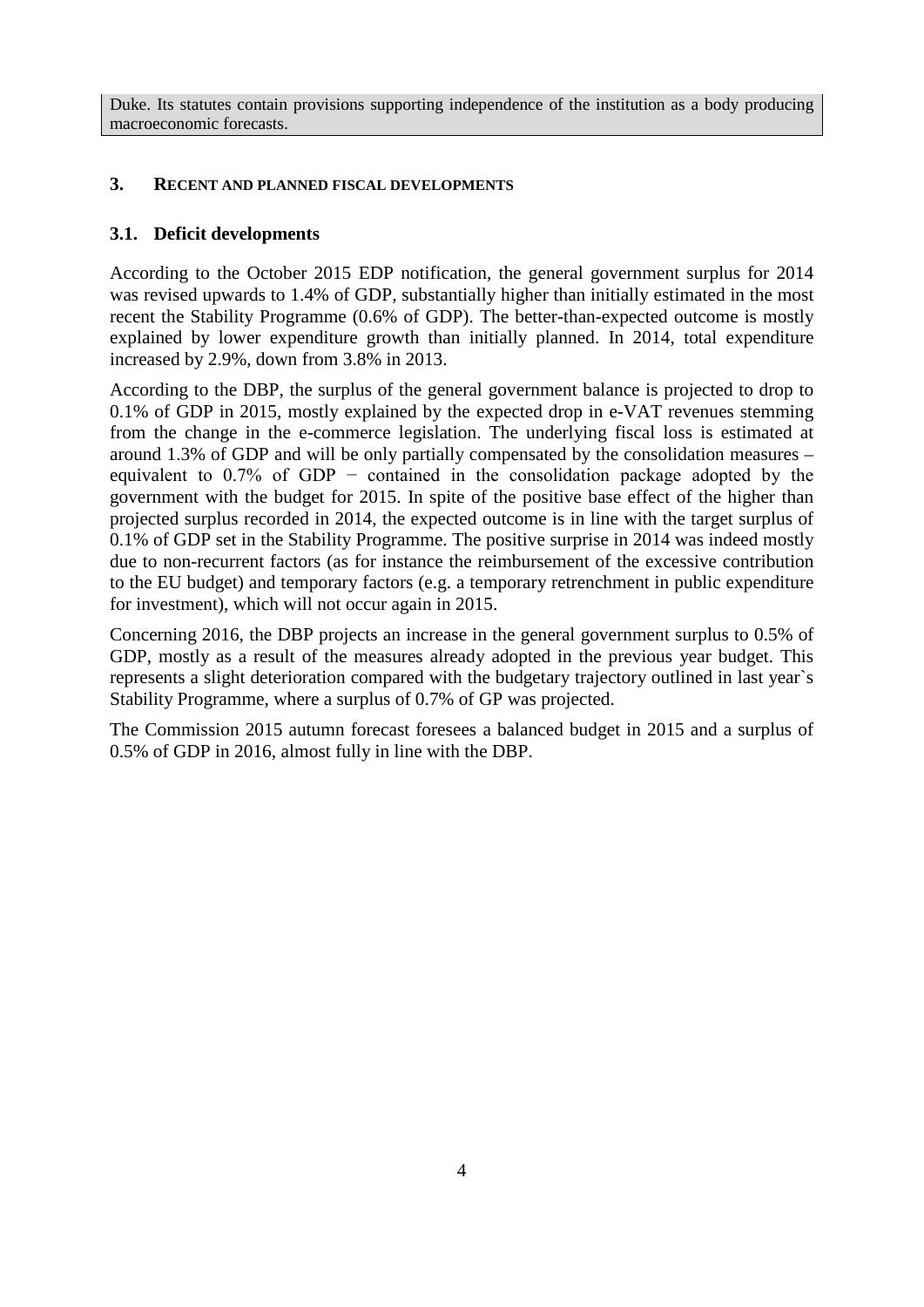| $(% \mathcal{L}_{0} \cap \mathcal{L}_{1})$ (% of GDP) | 2014       | 2015   |            |            | 2016   |            |            | Change:<br>2014-2016 |
|-------------------------------------------------------|------------|--------|------------|------------|--------|------------|------------|----------------------|
|                                                       | <b>COM</b> | SP     | <b>DBP</b> | <b>COM</b> | SP     | <b>DBP</b> | <b>COM</b> | <b>DBP</b>           |
| Revenue                                               | 43.8       | 44.4   | 43.7       | 43.6       | 44.7   | 44.5       | 43.9       | 0.6                  |
| of which:                                             |            |        |            |            |        |            |            |                      |
| - Taxes on production and imports                     | 13.0       | 12.5   | 12.2       | 12.2       | 12.3   | 12.0       | 12.2       | $-1.0$               |
| - Current taxes on income, wealth,                    |            |        |            |            |        |            |            |                      |
| etc.                                                  | 13.9       | 15.3   | 14.8       | 14.5       | 15.5   | 15.0       | 14.5       | 1.1                  |
| - Capital taxes                                       | 0.2        | 0.1    | 0.2        | 0.2        | 0.1    | 0.2        | 0.2        | 0.1                  |
| - Social contributions                                | 12.3       | 12.4   | 12.4       | 12.4       | 12.5   | 12.7       | 12.5       | 0.4                  |
| - Other (residual)                                    | 4.4        | 4.1    | 4.1        | 4.4        | 4.3    | 4.6        | 4.5        | 0.1                  |
| <b>Expenditure</b>                                    | 42.4       | 44.3   | 43.6       | 43.6       | 44.0   | 43.9       | 43.4       | 1.6                  |
| of which:                                             |            |        |            |            |        |            |            |                      |
| - Primary expenditure                                 | 42.0       | 44.0   | 43.3       | 43.2       | 43.7   | 43.6       | 43.0       | 1.6                  |
| of which:                                             |            |        |            |            |        |            |            |                      |
| Compensation of employees                             | 8.9        | 8.5    | 9.1        | 9.2        | 8.4    | 9.0        | 9.2        | 0.1                  |
| Intermediate consumption                              | 3.6        | 3.9    | 4.0        | 3.7        | 3.8    | 3.9        | 3.6        | 0.4                  |
| Social payments                                       | 20.7       | 21.4   | 21.1       | 20.9       | 21.4   | 20.9       | 20.6       | 0.2                  |
| <b>Subsidies</b>                                      | 1.4        | 1.8    | 1.4        | 1.4        | 1.7    | 1.3        | 1.3        | $-0.1$               |
| Gross fixed capital formation                         | 3.5        | 4.1    | 4.0        | 3.9        | 4.1    | 4.2        | 4.1        | 0.7                  |
| Other (residual)                                      | 3.9        | 4.3    | 3.7        | 4.1        | 4.3    | 4.3        | 4.1        | 0.4                  |
| - Interest expenditure                                | 0.4        | 0.3    | 0.3        | 0.4        | 0.3    | 0.3        | 0.4        | $-0.1$               |
| <b>General government balance</b>                     |            |        |            |            |        |            |            |                      |
| (GGB)                                                 | 1.4        | 0.1    | 0.1        | 0.0        | 0.7    | 0.5        | 0.5        | $-0.9$               |
| <b>Primary balance</b>                                | 1.8        | 0.4    | 0.4        | 0.4        | 1.0    | 0.8        | 0.9        | $-1.0$               |
| One-off and other temporary                           |            |        |            |            |        |            |            |                      |
| measures                                              | 0.2        | 0.0    | 0.0        | 0.0        | 0.0    | 0.0        | 0.0        | $-0.2$               |
| GGB excl. one-offs                                    | 1.3        | 0.1    | 0.1        | 0.0        | 0.7    | 0.5        | 0.4        | $-0.7$               |
| Output $\text{gap}^1$                                 | $-2.0$     | $-1.5$ | $-1.3$     | $-1.5$     | $-0.2$ | $-0.6$     | $-1.1$     | 1.5                  |
| Cyclically-adjusted balance <sup>1</sup>              | 2.3        | 0.7    | 0.7        | 0.7        | 0.8    | 0.8        | 0.9        | $-1.6$               |
| Structural balance $(SB)^2$                           | 2.1        | 0.7    | 0.7        | 0.7        | 0.8    | 0.8        | 0.9        | $-1.4$               |
| Structural primary balance <sup>2</sup>               | 2.5        | 1.0    | 1.0        | 1.1        | 1.1    | 1.1        | 1.3        | $-1.5$               |

# **Table 2. Composition of the budgetary adjustment**

Notes*:*

<sup>1</sup>Output gap (in % of potential GDP) and cyclically-adjusted balance according to the programme as recalculated by Commission on the basis of the programme scenario using the commonly agreed methodology.

*Source:* 2 Structural (primary) balance = cyclically-adjusted (primary) balance excluding one-off and other temporary measures.

*Stability Programme 2015 (SP); Draft Budgetary Plan for 2016 (DBP); Commission 2015 autumn forecast (COM); Commission calculations*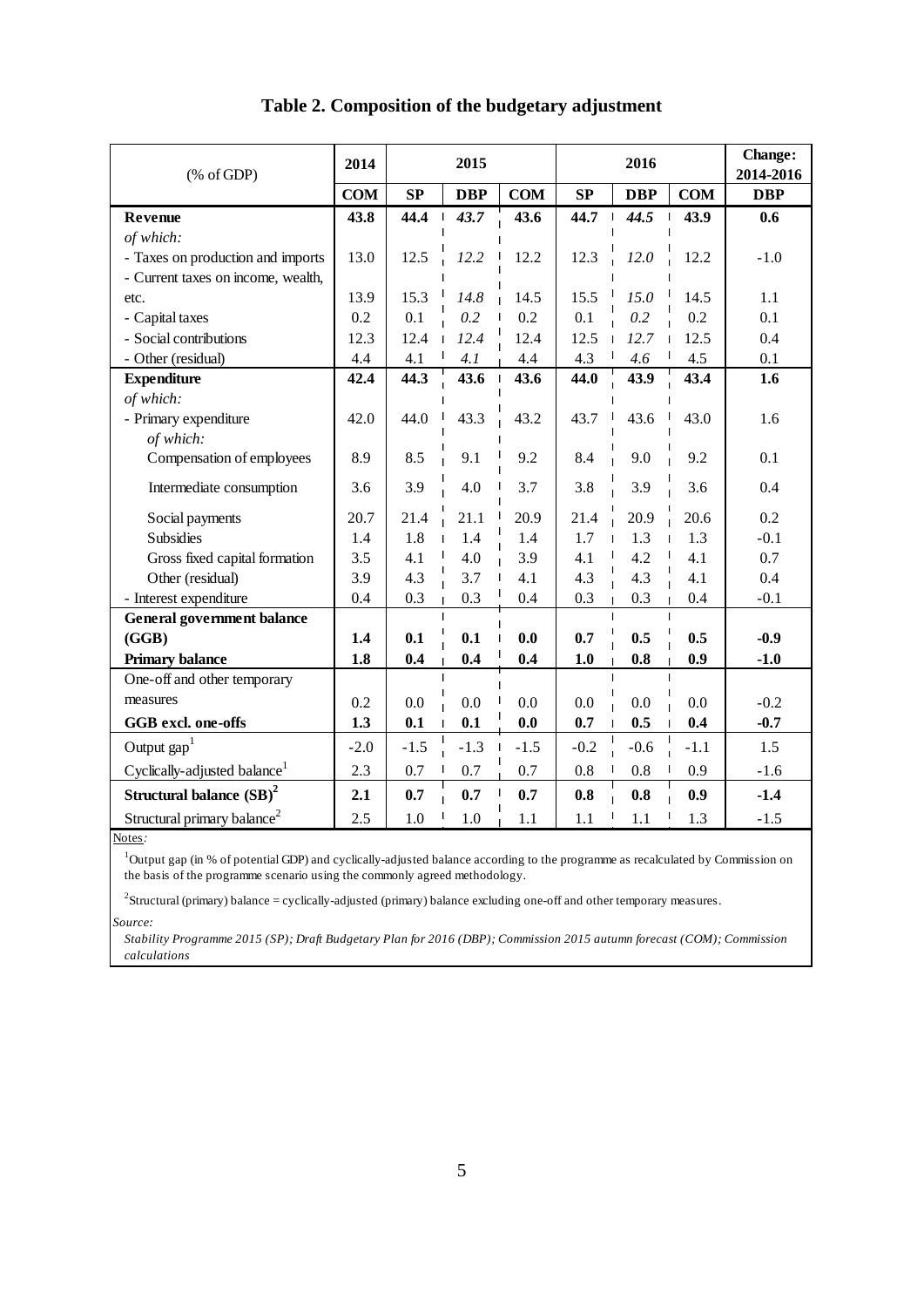In structural terms, the DBP projects (recalculated) structural balance<sup>[3](#page-5-0)</sup> of 0.7% of GDP in 2015. The surplus is projected to increase to 0.9% of GDP in 2016. By comparison, in the Stability Programme, the structural balance was estimated at 0.7% of GDP for 2015 and 0.8% of GDP for 2016. These developmetns are in line with those in the Commission 2015 autumn forecast, where structural surplus balance is projected to decrease from 2.1% of GDP in 2014 to 0.7% of GDP in 2015. In 2016, the structural balance is expected to increase to 0.9%, in line with the DBP.

Over the past years, Luxembourg has benefitted from stable and favorable financing conditions. In addition, in light of the low level of government debt, savings from interest expenditure, due to declining interest rates, have been limited. Interest expenditure is set to decline from 0.4% of GDP in 2013 to 0.3% of GDP in 2015. According to the DBP, interest outlays are estimated to stabilise in 2016, at around 0.3% of GDP

Concerning the sharp drop in VAT revenues due to changes in e-commerce legislation, the magnitude of the loss is broadly unchanged compared to the preliminary figures of around 1.3% of GDP in 2015. The current estimation, factored in by both the national and Commission forecasts is based on a central scenario, where the majority of companies concerned by the change will remain registered in Luxembourg for all their services. Given that the new legislation foresees a transition period, during which VAT collection will be shared between the company and the consumer residence countries, the loss would be higher if those affected companies were to leave the Grand Duchy. Indeed, in the worst-case scenario, where all concerned companies would choose to leave the country, the losses could exceed 2% of GDP (i.e. the VAT revenue from e-commerce activities in  $2014)^4$  $2014)^4$  $2014)^4$ . Additional risks to the fiscal outlook refer to the current discussion around changes in taxation of multinational corporations. Moveover, remaining the financial sector as the main engine of the domestic economy, risks also exist on the potential impact, both on the budget and on the whole economy, of the current wave of new financial regulations that could affect the economic prospects of the sector.

#### **3.2. Debt developments**

In the DBP, the national authorities reiterate their commitment to maintain the public debt-to-GDP ratio under the national threshold of 30% and therefore, well below the Treaty threshold of 60%. The debt-to-GDP ratio is projected to decrease to 22.3% in 2015 from 23.0% in 2014. This is in line with the Commission forecast.

<span id="page-5-0"></span><sup>3</sup> Cyclically-adjusted balance net of one-off and temporary measures, recalculated by the Commission services on the basis of the information provided in the Draft Budgetary Plan, using the commonly agreed methodology.<br><sup>4</sup> See document produced in the context of the 2015 Budget discussions, available at:

<span id="page-5-1"></span>http://www.chd.lu/wps/PA\_RoleEtendu/FTSByteServingServletImpl/?path=/export/exped/sexpdata/Mag/169 /373/136782.pdf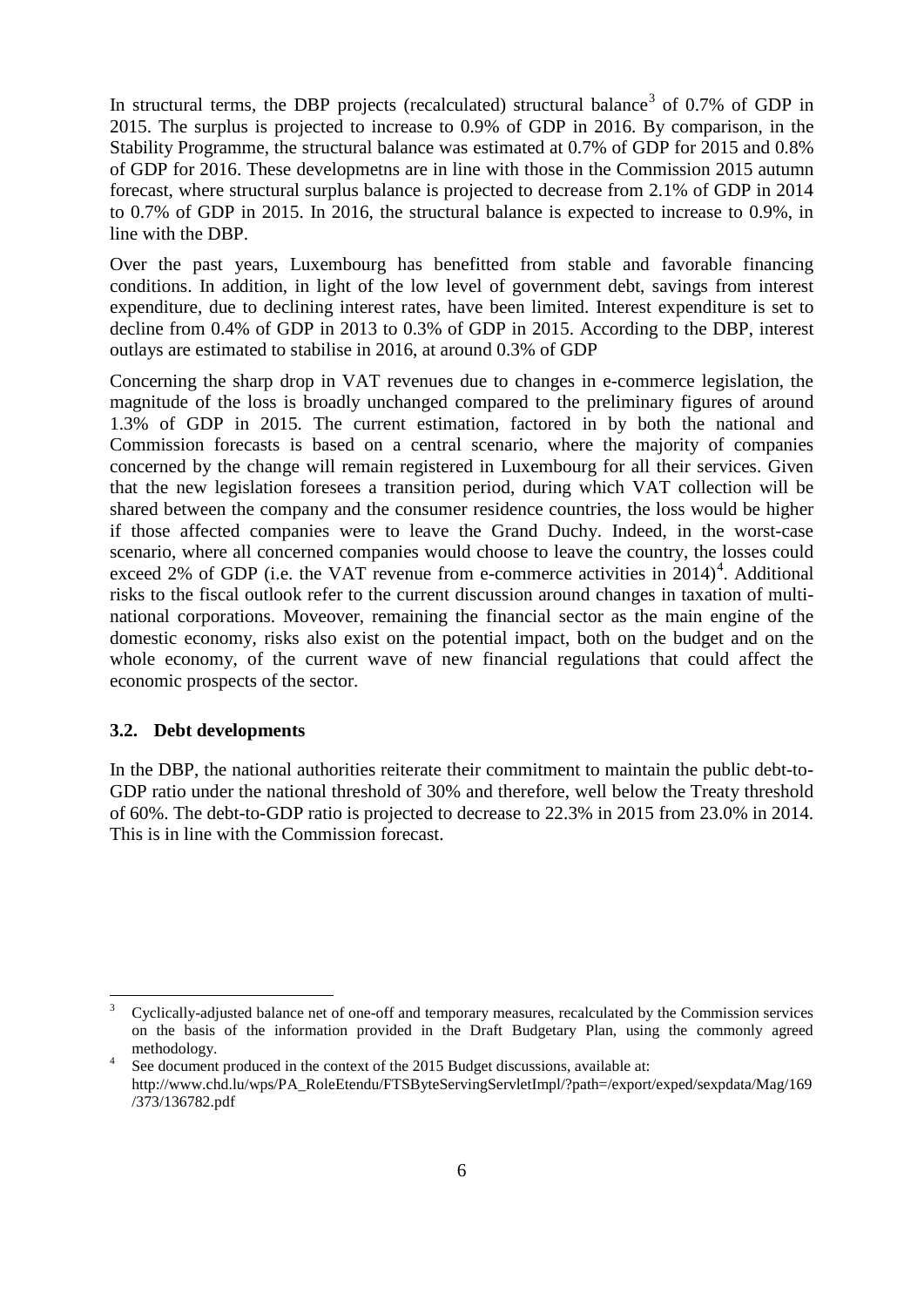| % of GDP                      |        | 2015      |            |            | 2016                     |            |            |
|-------------------------------|--------|-----------|------------|------------|--------------------------|------------|------------|
|                               | 2014   | <b>SP</b> | <b>DBP</b> | <b>COM</b> | <b>SP</b>                | <b>DBP</b> | <b>COM</b> |
| Gross debt ratio <sup>1</sup> | 23.0   | 23.9      | 22.3       | 22.3       | 24.2                     | 23.9       | 23.9       |
| Change in the ratio           | $-0.4$ | 1.0       | $-0.6$     | $-0.7$     | 0.3                      | 1.6        | 1.5        |
| Contributions <sup>2</sup> :  |        |           |            |            |                          |            |            |
| 1. Primary balance            | $-1.8$ | $-0.4$    | 0.4        | $-0.4$     | $-1.0$                   | 0.8        | $-0.9$     |
| 2. "Snow-ball" effect         | $-0.7$ | $-0.4$    | $-1.3$     | $-0.3$     | $-0.6$                   | $-2.2$     | $-0.6$     |
| Of which:                     |        |           |            |            |                          |            |            |
| Interest expenditure          | 0.4    | 0.3       | $-0.5$     | 0.4        | 0.3                      | $-1.3$     | 0.4        |
| Growth effect                 | $-0.9$ | $-0.8$    | $-0.8$     | $-0.7$     | $-0.8$                   | $-0.7$     | $-0.7$     |
| Inflation effect              | $-0.2$ | 0.1       | 0.1        | 0.1        | $-0.1$<br>$\blacksquare$ | $-0.1$     | $-0.3$     |
| 3. Stock-flow adjustment      | 2.2    | 1.8       | 0.2        | 0.0        | 1.9                      | 2.9        | 3.0        |
| $\mathbf{M}$                  |        |           |            |            |                          |            |            |

## **Table 3. Debt developments**

Notes:

 $1$  End of period.

*Source:* <sup>2</sup> The snow-ball effect captures the impact of interest expenditure on accumulated debt, as well as the impact of real GDP growth and inflation on the debt ratio (through the denominator). The stock-flow adjustment includes differences in cash and accrual accounting, accumulation of financial assets and valuation and other residual

*Stability Programme 2015 (SP); Draft Budgetary Plan for 2016 (DBP); Commission 2015 autumn forecast (COM); Commission calculations*

In 2016, the public debt is forecast to increase to 23.9%, although the primary surplus is set to increase. This is explained by an increase in the stock-flow adjustment. According to the law, the surpluses of the social security sector are allocated to a reserve fund (the so-called "*Fonds de compensation commun au régime général de pension*") with the aim to cover future pension expenditure and they cannot be used to finance the needs of the central government<sup>[5](#page-6-0)</sup>. In the Commission forecast, the central government is projected to be able to finance its needs without issuing new debt in 2015. Instead, in 2016 the level of government gross debt is driven up by the stock-flow adjustment, whose impact is then partially absorbed by the positive primary balance and by the denominator effect related to GDP growth.

## **3.3. Measures underpinning the Draft Budgetary Plan**

Since last year budget cycle, Luxembourg has started to prepare a multi-annual financing law (MAFL) that accompany and complement the annual budget. The MAFL covers a pediod of 5 years and articulate the medium-term budgetary strategy. Last year MAFL already provided information about the measures underpinning the medium-term budgetary trajectory, in

<span id="page-6-0"></span>The breakdown of the general government balance shows that, while the social security sector traditionally posts a surplus of more than 1% of GDP, the central government records a deficit, and the balance of the local government sector is broadly neutral. As a consequence, the central government needs to issue debt even in case of a balanced budget.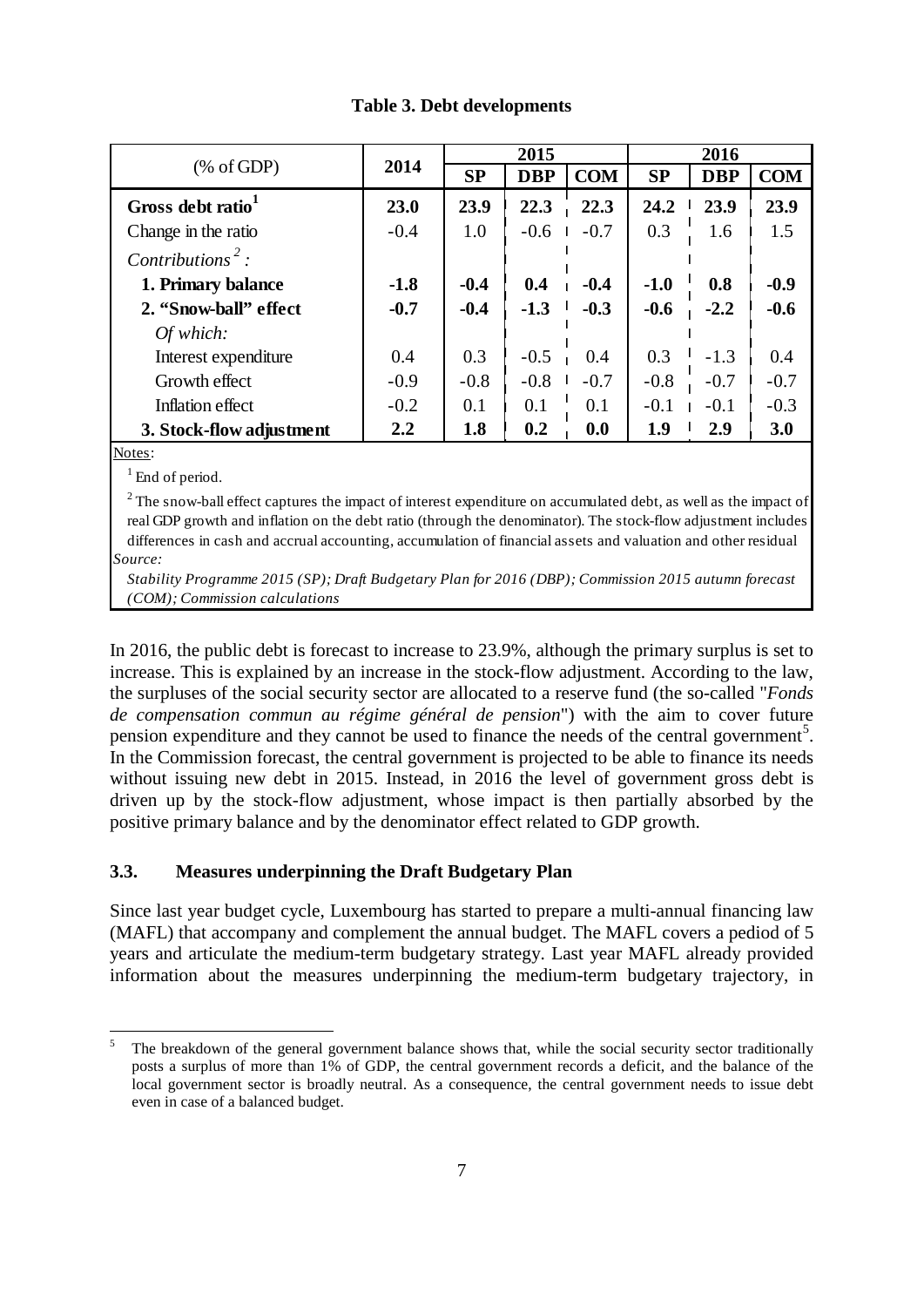particular it identified a package of 258 measures to be implemented over the period covered by the law.

The 2015 DBP does not contain new consolidation measures compared with the last year budget, however it provides an update in relation to the degree of implementation of the afore mentioned planned measures, including to produce a revised estimation of the likely yields of the measures in the consolidation package, both on overall basis and as well on individual basis.

On the revenue side, two main measures were identified. First, an increase by 2 pps. in all VAT rates from 1 January 2015. In order to soften the regressive nature of the measure, the special low rate of 3% on essential goods and services was retained. In addition, it was specified that the higher standard rate of 17%, rather than the reduced 3% rate, applies on new housing investment projects, with the exclusion of primary residence acquisitions. In the DBP, the overall budgetary impact of the VAT increase for 2015 has been revised downwards to 0.3% of GDP from 0.5%, and to 0.4% of GDP from 0.7% for 2016. A new contribution of 0.5% levied on personal income was the second measure on the revenue side. Its yield estimation, equivalent to 0.2% of GDP for both years 2015 and 2016, has been confirmed.

# **Table 4. Main discretionary measures reported in the DBP**

# **A. Discretionary measures taken by General Government - revenue side**

|                                                                                    | Budgetary impact (% GDP)         |      |      |  |  |  |  |
|------------------------------------------------------------------------------------|----------------------------------|------|------|--|--|--|--|
| Components                                                                         | (as reported by the authorities) |      |      |  |  |  |  |
|                                                                                    | 2015                             | 2016 | 2017 |  |  |  |  |
| Taxes on production and                                                            | 0.3                              | 0.4  | n.a. |  |  |  |  |
| Current taxes on income,                                                           | 0.2                              | 0.2  | n.a. |  |  |  |  |
| Capital taxes                                                                      | n.a.                             | n.a. | n.a. |  |  |  |  |
| Social contributions                                                               | n.a.                             | n.a. | n.a. |  |  |  |  |
| <b>Property Income</b>                                                             | n.a.                             | n.a. | n.a. |  |  |  |  |
| Other                                                                              | n.a.                             | n.a. | n.a. |  |  |  |  |
| Total                                                                              | 0.5                              | 0.6  | n.a. |  |  |  |  |
| Note:                                                                              |                                  |      |      |  |  |  |  |
| The budgetary impact in the table is the aggregated impact of measures as reported |                                  |      |      |  |  |  |  |
| in the DBP, i.e. by the national authorities. A positive sign implies that revenue |                                  |      |      |  |  |  |  |
| increases as a consequence of this measure.                                        |                                  |      |      |  |  |  |  |

*Source: Draft Budgetary Plan for 2016*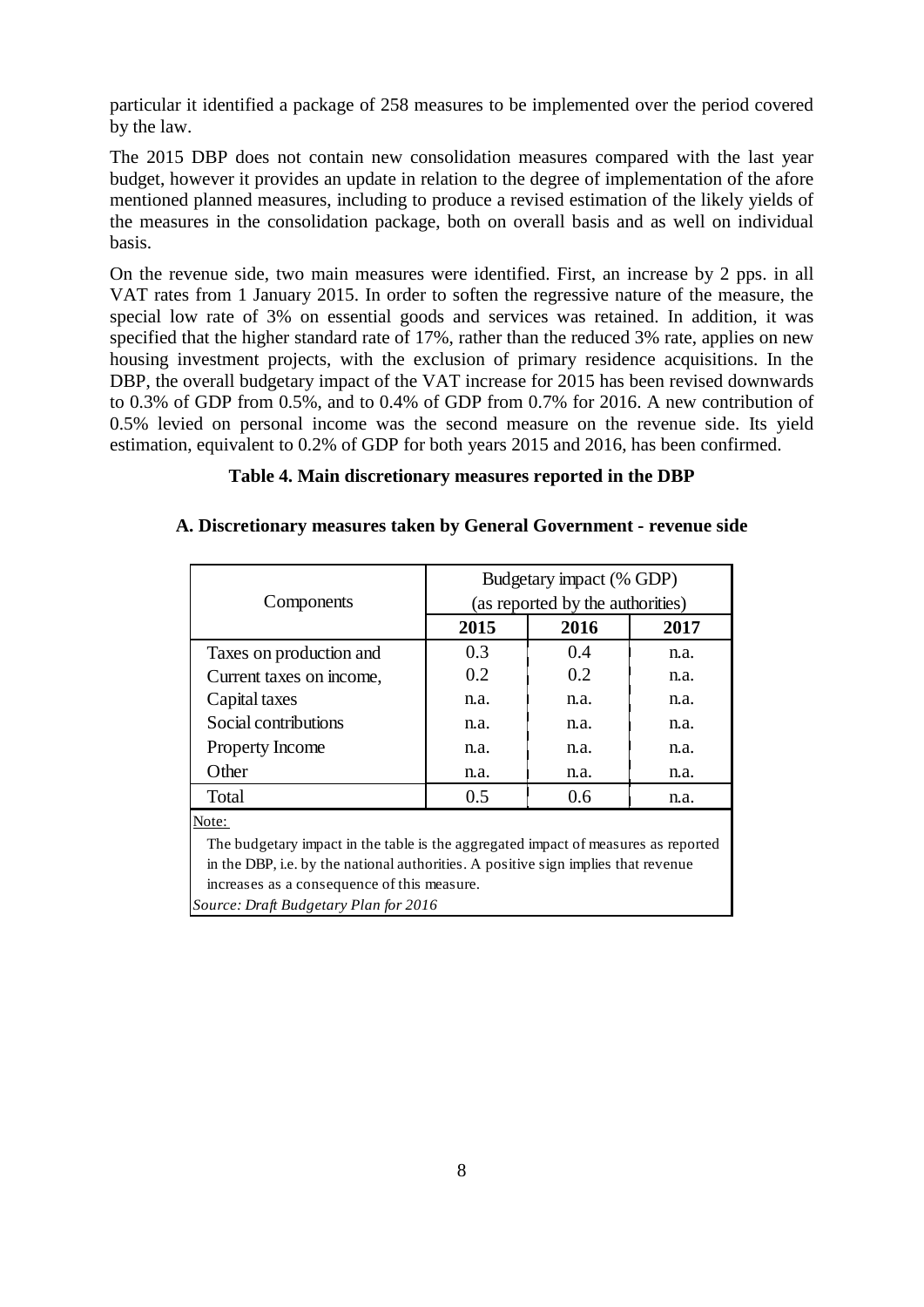|                                                                                        | Budgetary impact (% GDP)         |        |      |  |  |  |  |
|----------------------------------------------------------------------------------------|----------------------------------|--------|------|--|--|--|--|
| Components                                                                             | (as reported by the authorities) |        |      |  |  |  |  |
|                                                                                        | 2015                             | 2016   | 2017 |  |  |  |  |
| Compensation of employees                                                              | n.a.                             | n.a.   | n.a. |  |  |  |  |
| Intermediate consumption                                                               | n.a.                             | n.a.   | n.a. |  |  |  |  |
| Social payments                                                                        | $-0.2$                           | $-0.4$ | n.a. |  |  |  |  |
| <b>Interest Expenditure</b>                                                            | n.a.                             | n.a.   | n.a. |  |  |  |  |
| <b>Subsidies</b>                                                                       | n.a.                             | n.a.   | n.a. |  |  |  |  |
| Gross fixed capital formation                                                          | n.a.                             | n.a.   | n.a. |  |  |  |  |
| Capital transfers                                                                      | n.a.                             | n.a.   | n.a. |  |  |  |  |
| Other                                                                                  | n.a.                             | n.a.   | n.a. |  |  |  |  |
| Total                                                                                  | $-0.2$                           | $-0.4$ | n.a. |  |  |  |  |
| Note:                                                                                  |                                  |        |      |  |  |  |  |
| The budgetary impact in the table is the aggregated impact of measures as reported     |                                  |        |      |  |  |  |  |
| in the DBP, i.e. by the national authorities. A positive sign implies that expenditure |                                  |        |      |  |  |  |  |
| increases as a consequence of this measure.                                            |                                  |        |      |  |  |  |  |
| Source: Draft Budgetary Plan for 2016                                                  |                                  |        |      |  |  |  |  |

# **B. Discretionary measures taken by general Government- expenditure side**

On the expenditure side, a consolidation package identifying more than 250 saving measures, named "ZukunftsPak" was adopted in 2014. The measures underlying these savings were the result of the spending review exercise launched by the government and carried out by 19 working groups and provide detailed information about measures underpinning planned savings covering the period up to 2018. The budgetary impact of the planned measures have been estimated at 0.2% of GDP in 2015 compared to an initial estimation of 0.4% of GDP, already revised down during the budgetary discussions last year. For 2016, the planned measures are expected to produce savings equivalent to 0.4% of GDP.

### **4. COMPLIANCE WITH THE PROVISIONS OF THE STABILITY AND GROWTH PACT**

Luxembourg is subject to the preventive arm of the Pact and should ensure compliance with its MTO. Box 3 reports the latest CSRs in the area of public finances.

#### **Box 2: Council recommendations addressed to Luxembourg**

On 14 July 2015, the Council addressed recommendations to Luxembourg in the context of the European Semester. In particular, in the area of public finances the Council recommended to Luxembourg to broaden the tax base, in particular on consumption, recurrent property taxation and environmental taxation.

Luxembourg registered a structural surplus of 2.1% of GDP in 2014, well above its MTO set at 0.5% of GDP. According to the information provided in the DBP, with a (recalculated) structural surplus of 0.7% and 0.8% of GDP in 2015 and 2016 respectively, the structural balance is expected to remain above the MTO. This is confirmed by the Commission 2015 autumn forecast.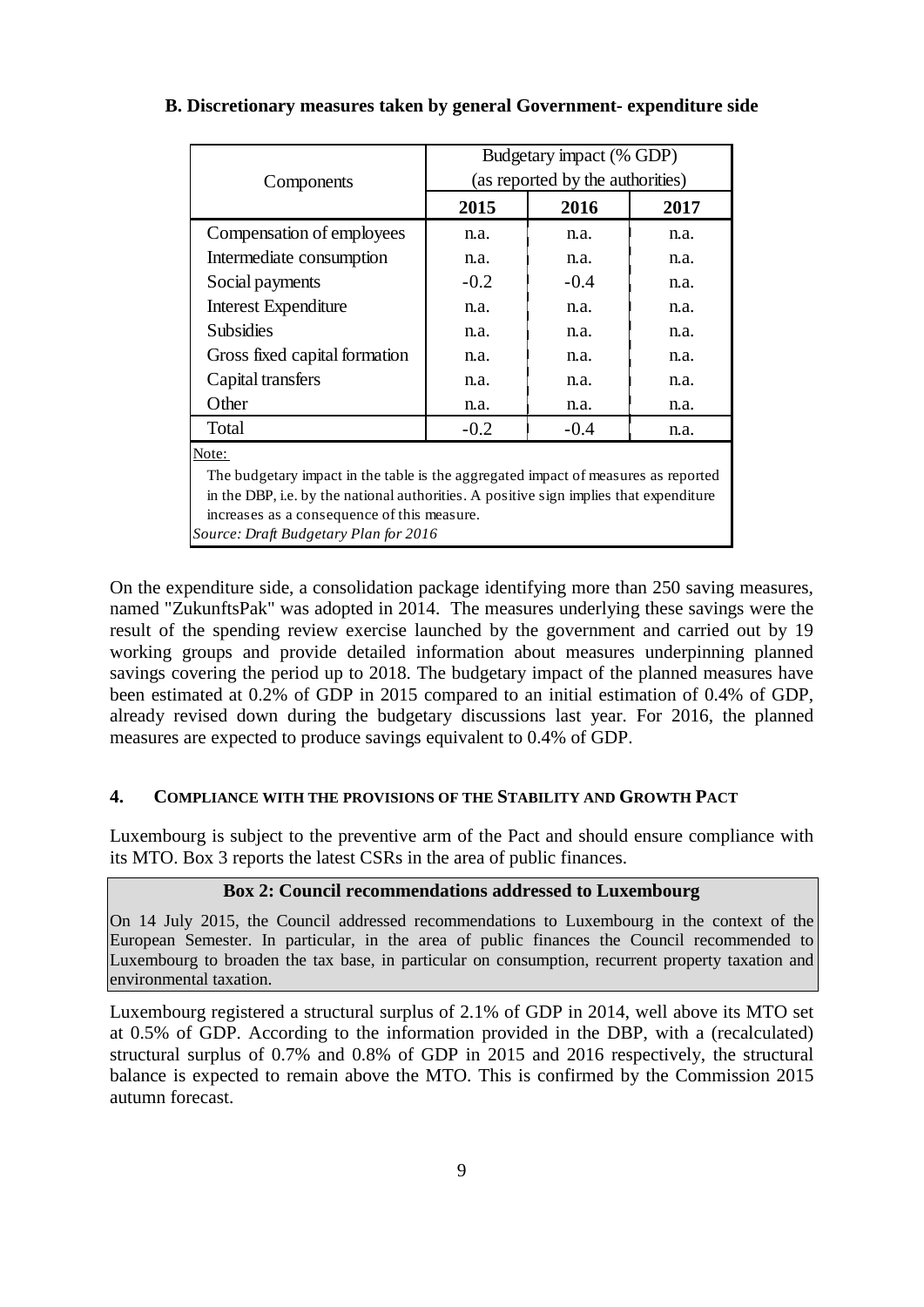# **Table 5. Compliance with the requirements of the preventive arm**

| $(% \mathcal{L}_{0} \cap \mathcal{L}_{1})$ (% of GDP)                                                                                                                                                                                                                                                                                                                                                                                       | 2014                   | 2015                |            |                     | 2016       |  |  |
|---------------------------------------------------------------------------------------------------------------------------------------------------------------------------------------------------------------------------------------------------------------------------------------------------------------------------------------------------------------------------------------------------------------------------------------------|------------------------|---------------------|------------|---------------------|------------|--|--|
| Initial position <sup>1</sup>                                                                                                                                                                                                                                                                                                                                                                                                               |                        |                     |            |                     |            |  |  |
| Medium-term objective (MTO)                                                                                                                                                                                                                                                                                                                                                                                                                 | 0.5                    | 0.5                 |            | 0.5                 |            |  |  |
| Structural balance <sup>2</sup> (COM)                                                                                                                                                                                                                                                                                                                                                                                                       | 2.1                    | 0.7                 |            | 0.9                 |            |  |  |
| Structural balance based on freezing (COM)                                                                                                                                                                                                                                                                                                                                                                                                  | 2.1                    | 0.6                 |            |                     |            |  |  |
| Position vis-a -vis the $MTO3$                                                                                                                                                                                                                                                                                                                                                                                                              | At or above<br>the MTO | At or above the MTO |            | At or above the MTO |            |  |  |
| $(% \mathcal{L}_{0} \cap \mathcal{L}_{1})$ (% of GDP)                                                                                                                                                                                                                                                                                                                                                                                       | 2014                   | 2015                |            | 2016                |            |  |  |
|                                                                                                                                                                                                                                                                                                                                                                                                                                             | <b>COM</b>             | <b>DBP</b>          | <b>COM</b> | <b>DBP</b>          | <b>COM</b> |  |  |
| Structural balance pillar                                                                                                                                                                                                                                                                                                                                                                                                                   |                        |                     |            |                     |            |  |  |
| Required adjustment <sup>4</sup>                                                                                                                                                                                                                                                                                                                                                                                                            | 0.0                    | 0.0                 |            | 0.0<br>$-0.1$       |            |  |  |
| Required adjustment corrected <sup>5</sup>                                                                                                                                                                                                                                                                                                                                                                                                  | $-2.0$                 | $-1.6$              |            |                     |            |  |  |
| Change in structural balance <sup>6</sup>                                                                                                                                                                                                                                                                                                                                                                                                   | $-0.9$                 | $-1.5$              | $-1.4$     | 0.1                 | 0.2        |  |  |
| One-year deviation from the required                                                                                                                                                                                                                                                                                                                                                                                                        |                        |                     |            |                     |            |  |  |
| adjustment <sup>7</sup>                                                                                                                                                                                                                                                                                                                                                                                                                     |                        |                     | Compliant  |                     |            |  |  |
| Two-year average deviation from the required                                                                                                                                                                                                                                                                                                                                                                                                |                        |                     |            |                     |            |  |  |
| adjustment <sup>7</sup>                                                                                                                                                                                                                                                                                                                                                                                                                     |                        |                     |            |                     |            |  |  |
| Expenditure benchmark pillar                                                                                                                                                                                                                                                                                                                                                                                                                |                        |                     |            |                     |            |  |  |
| Applicable reference rate <sup>8</sup>                                                                                                                                                                                                                                                                                                                                                                                                      | 5.7                    |                     | 4.7        | 2.4                 |            |  |  |
| One-year deviation <sup>9</sup>                                                                                                                                                                                                                                                                                                                                                                                                             | Compliant              |                     |            |                     |            |  |  |
| <u>Two-year average deviation</u> <sup>9</sup>                                                                                                                                                                                                                                                                                                                                                                                              |                        |                     |            |                     |            |  |  |
| Conclusion                                                                                                                                                                                                                                                                                                                                                                                                                                  |                        |                     |            |                     |            |  |  |
| Conclusion over one year                                                                                                                                                                                                                                                                                                                                                                                                                    |                        |                     |            |                     |            |  |  |
| Conclusion over two years                                                                                                                                                                                                                                                                                                                                                                                                                   |                        |                     | Compliance |                     |            |  |  |
| <b>Notes</b>                                                                                                                                                                                                                                                                                                                                                                                                                                |                        |                     |            |                     |            |  |  |
| The most favourable level of the structural balance, measured as a percentage of GDP reached at the end of year t-1, between spring<br>forecast (t-1) and the latest forecast, determines whether there is a need to adjust towards the MTO or not in year t. A margin of 0.25<br>percentage points (p.p.) is allowed in order to be evaluated as having reached the MTO.                                                                   |                        |                     |            |                     |            |  |  |
| $2$ Structural balance = cyclically-adjusted government balance excluding one-off measures.                                                                                                                                                                                                                                                                                                                                                 |                        |                     |            |                     |            |  |  |
| <sup>3</sup> Based on the relevant structural balance at year t-1.                                                                                                                                                                                                                                                                                                                                                                          |                        |                     |            |                     |            |  |  |
| Based on the position vis-à-vis the MTO, the cyclical position and the debt level (See European Commission:<br>Vade mecum on the Stability and Growth Pact, page 27.).                                                                                                                                                                                                                                                                      |                        |                     |            |                     |            |  |  |
| Required adjustment corrected for the clauses, the possible margin to the MTO and the allowed deviation in case of overachievers.                                                                                                                                                                                                                                                                                                           |                        |                     |            |                     |            |  |  |
| $6$ Change in the structural balance compared to year t-1. Expost assessment (for 2014) was carried out on the basis of Commission 2015<br>spring forecast.                                                                                                                                                                                                                                                                                 |                        |                     |            |                     |            |  |  |
| $\sigma$ The difference of the change in the structural balance and the corrected required adjustment.                                                                                                                                                                                                                                                                                                                                      |                        |                     |            |                     |            |  |  |
| Reference medium-term rate of potential GDP growth. The (standard) reference rate applies from year t+1, if the country has reached its<br>MTO in year t. A corrected rate applies as long as the country is adjusting towards its MTO, including in year t.                                                                                                                                                                                |                        |                     |            |                     |            |  |  |
| $9$ Deviation of the growth rate of public expenditure net of discretionary revenue measures and revenue increases mandated by law from<br>the applicable reference rate in terms of the effect on the structural balance. The expenditure aggregate used for the expenditure<br>benchmark is obtained following the commonly agreed methodology. A negative sign implies that expenditure growth exceeds the<br>applicable reference rate. |                        |                     |            |                     |            |  |  |
| Source :                                                                                                                                                                                                                                                                                                                                                                                                                                    |                        |                     |            |                     |            |  |  |
| Draft Budgetary Plan for 2016 (DBP); Commission 2015 autumn forecast (COM); Commission calculations.                                                                                                                                                                                                                                                                                                                                        |                        |                     |            |                     |            |  |  |
|                                                                                                                                                                                                                                                                                                                                                                                                                                             |                        |                     |            |                     |            |  |  |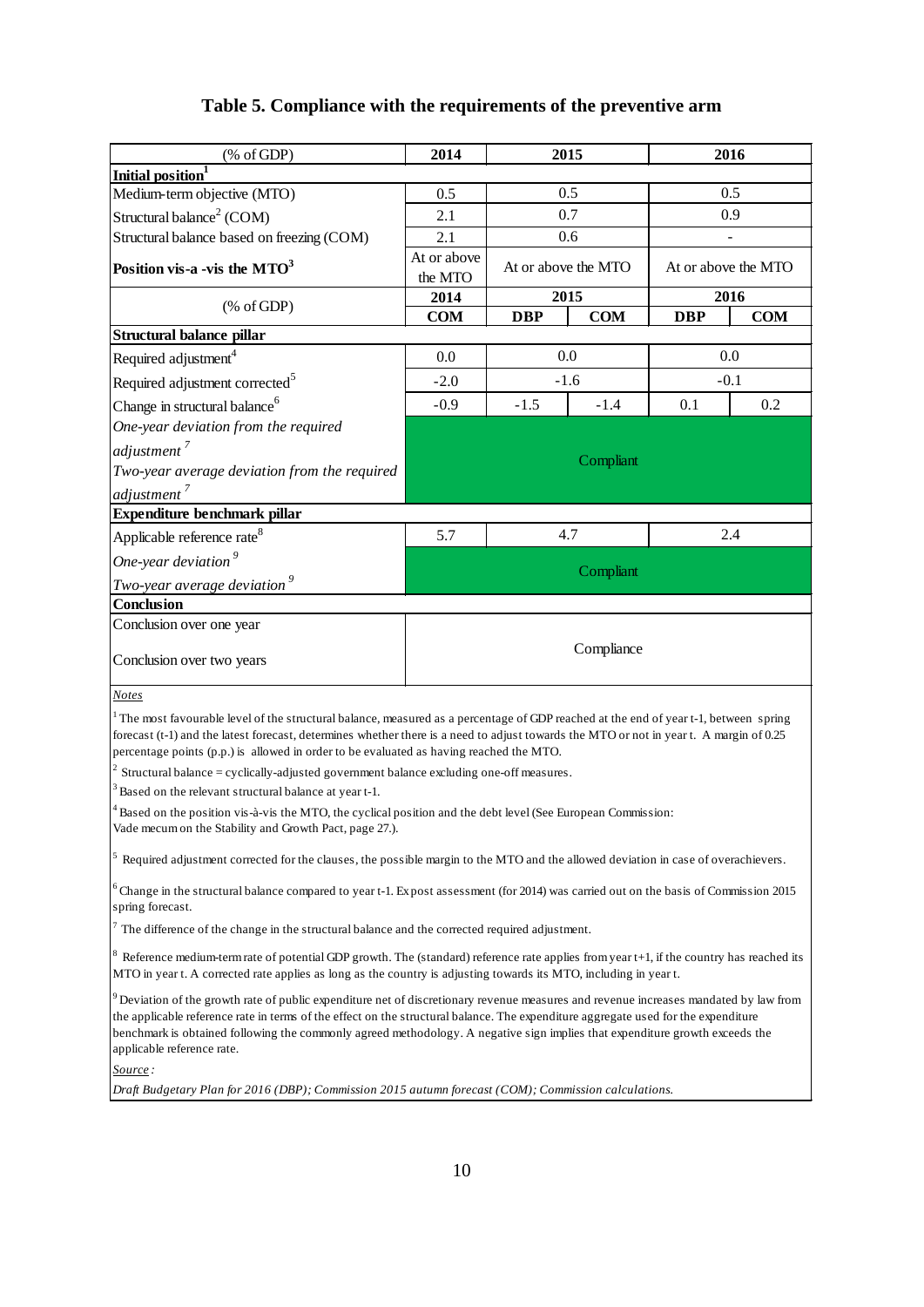#### **5. IMPLEMENTATION OF REFORMS IN THE AREA OF FISCAL GOVERNANCE**

The DBP provides a list of the measures that have been already adopted or are planned to be adopted in order to ensure an adequate follow-up of the 2015 CSRs.

As regards the fiscal recommendation (see Box 2), which called for a broadening of the tax base, the DBP explains that the above-mentioned increase in VAT rates ensures the adequate follow-up to the Council recommendation to broaden the tax base, in particular on consumption, recurrent property taxation and environmental taxation. The decision to shift to the 17% rate to be applicable to real estate transactions, rather than the reduced rate of 3%, and the general increase of 2 pps. of all VAT rates is indeed in line with the Council's recommendation. However, limited or no progress has been recorded on property and environmental taxation.

A comprehensive assessment of progress made with the implementation of the CSRs will be made in the 2016 Country Reports and in the context of the CSRs adopted by the Commission in May.

#### **Box 3: Addressing the tax burden on labour in the euro area**

The tax burden on labour in the euro area is relatively high, which weighs on economic activity and employment. Against this background, the Eurogroup has expressed a commitment to reduce the tax burden on labour. On 12 September 2015, the Eurogroup agreed to screen euro area Member States' tax burden on labour against the GDP-weighted EU average, relying in the first instance on indicators measuring the tax wedge on labour for a single worker at average wage and a single worker at low wage. It also agreed to relate these numbers to the OECD average for purposes of broader comparability. Furthermore, the Eurogroup expressed its intention to take stock of the state of play in the reduction of the tax burden on labour when discussing the DBPs of euro area Member States.

The tax wedge on labour measures the difference between the total labour costs to employ a worker and the worker's net earnings. It is made up of personal income taxes and employer and employee social security contributions. The higher the tax wedge, the higher the disincentives to take up work or hire new staff. The graphs below show the tax wedge in Luxembourg for a single worker earning respectively the average wage and a low wage (50% of the average) compared to the EU average.



**The tax burden on labour in Luxembourg at the average wage and a low wage (2014)**

Notes: Data for Latvia, Lithuania and Malta is for 2013. No recent data is available for Cyprus. EU and EA averages are GDP-weighted. The OECD average is not weighted.

*Source*: European Commission Tax and Benefit Indicator database based on OECD data.

This screening is only the first step in the process towards firm, country-specific policy conclusions. The tax burden on labour interacts with a wide variety of other policy elements such as the benefit system and the wage-setting system. A good employment performance indicates that the need to